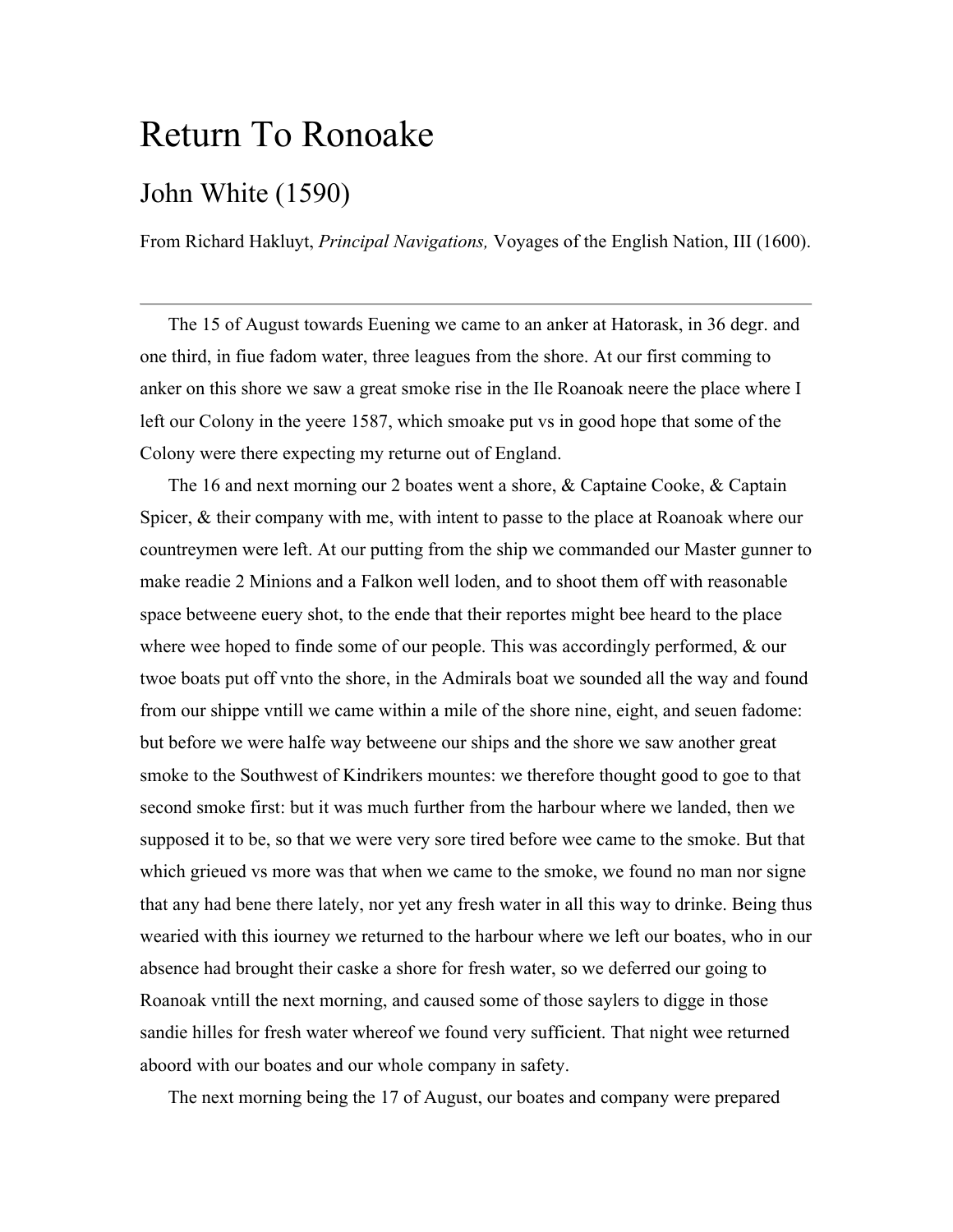againe to goe vp to Roanoak, but Captaine Spicer had then sent his boat ashore for fresh water, by meanes whereof it was ten of the clocke aforenoone before we put from our ships which were then come to an anker within two miles of the shore. The Admirals boat was halfe way toward the shore, when Captaine Spicer put off from his ship. The Admirals boat first passed the breach, but not without some danger of sinking, for we had a sea brake into our boat which filled vs halfe full of water, but by the will of God and carefull styrage of Captaine Cooke we came safe ashore, sauing onely that our furniture, victuals match and powder were much wet and spoyled. For at this time the winde blue at Northeast and direct into the harbour so great a gale, that the Sea brake extremely on the barre, and the tide went very forcibly at the entrance. By that time our Admirals boate was halled ashore, and most of our things taken out to dry, Captaine Spicer came to the entrance of the breach with his mast standing vp, and was halfe passed ouer, but by the rash and vndiscreet styrage of Ralph Skinner his Masters mate, a very dangerous Sea brake into their boate and ouerset them quite, the men kept the boat some in it, and some hanging on it, but the next sea set the boat on ground, where it beat so, that some of them were forced to let goe their hold, hoping to wade ashore, but the Sea still beat them downe, so that they could neither stand nor swimme, and the boat twise or thrise was turned the keele vpward; whereon Captaine Spicer and Skinner hung vntill they sunke, & seene no more. But foure that could swimme a litle kept themselues in deeper water and were saued by Captain Cookes meanes, who so soone as he saw their ouersetting, stripped himselfe, and foure other that could swimme very well, & with all haste possible rowed vnto them,  $\&$  saued foure. They were a 11 in all,  $\&$  7 of the chiefest were drowned, whose names were Edward Spicer, Ralph Skinner, Edward Kelley, Thomas Beuis, Hance the Surgion, Edward Kelborne, Robert Coleman. This mischance did so much discomfort the saylers, that they were all of one mind not to goe any further to seeke the planters. But in the end by the commandement & perswasion of me and Captaine Cooke, they prepared the boates: and seeing the Captaine and me so resolute, they seemed much more willing. Our boates and all things fitted againe, we put off from Hatorask, being the number of 19 persons in both boates: but before we could get to the place, where our planters were left, it was so exceeding darke, that we ouershot the place a quarter of a mile: there we espied towards the North end of the Iland ye light of a great fire thorow the woods, to the which we presently rowed: when wee came right ouer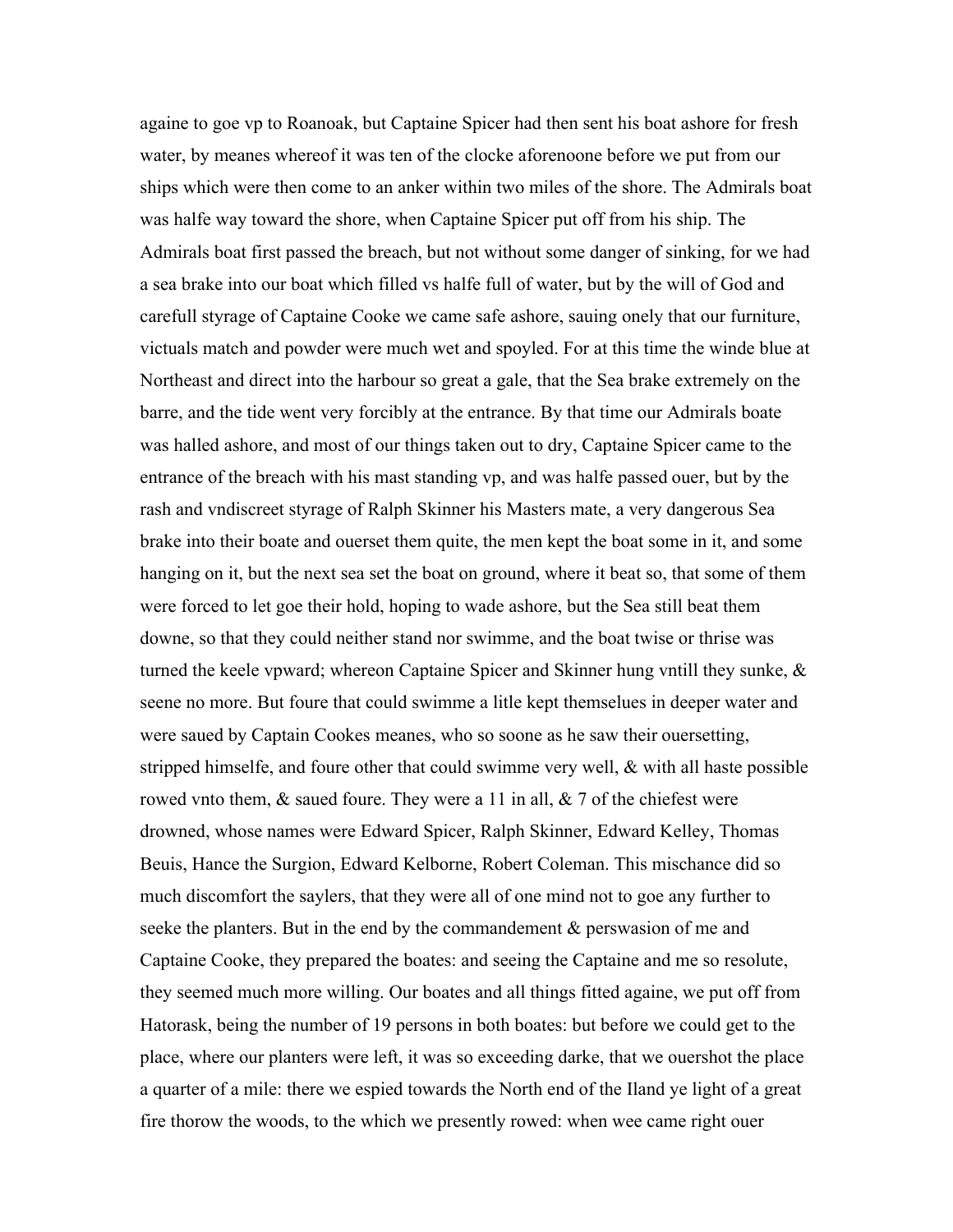against it, we let fall our Grapnel neere the shore,  $\&$  sounded with a trumpet a Call,  $\&$ afterwardes many familiar English tunes of Songs, and called to them friendly; but we had no answere, we therefore landed at day-breake, and comming to the fire, we found the grasse & sundry rotten trees burning about the place. From hence we went thorow the woods to that part of the Iland directly ouer against Dasamongwepeuk, & from thence we returned by the water side, round about the Northpoint of the Iland, vntill we came to the place where I left our Colony in the yeere 1586. In all this way we saw in the sand the print of the Saluages feet of 2 or 3 sorts troaden yt night, and as we entred vp the sandy banke vpon a tree, in the very browe thereof were curiously carued these faire Romane letters C R O: which letters presently we knew to signifie the place, where I should find the planters seated, according to a secret token agreed vpon betweene them  $\&$  me at my last departure from them, which was, that in any wayes they should not faile to write or carue on the trees or posts of the dores the name of the place where they should be seated; for at my comming away they were prepared to remoue from Roanoak 50 miles into the maine. Therefore at my departure from them in Anno 1587 I willed them, that if they should happen to be distressed in any of those places, that then they should carue ouer the letters or name, a Crosse in this forme, but we found no such signe of distresse. And hauing well considered of this, we passed toward the place where they were left in sundry houses, but we found the houses taken downe, and the place very strongly enclosed with a high palisado of great trees, with cortynes and flankers very Fort-like, and one of the chiefe trees or postes at the right side of the entrance had the barke taken off, and 5. foote from the ground in fayre Capitall letters was grauen CROATOAN without any crosse or signe of distresse; this done, we entred into the palisado, where we found many barres of Iron, two pigges of Lead, foure yron fowlers, Iron sacker-shotte, and such like heauie things, throwen here and there, almost ouergrowen with grasse and weedes. From thence wee went along by the water side, towards the poynt of the Creeke to see if we could find any of their botes or Pinnisse, but we could perceiue no signe of them, nor any of the last Falkons and small Ordinance which were left with them, at my departure from them. At our returne from the Creeke, some of our Saylers meeting vs, tolde vs that they had found where diuers chests had bene hidden, and long sithence digged vp againe and broken vp, and much of the goods in them spoyled and scattered about, but nothing left, of such things as the Sauages knew any vse of, vndefaced. Presently Captaine Cooke and I went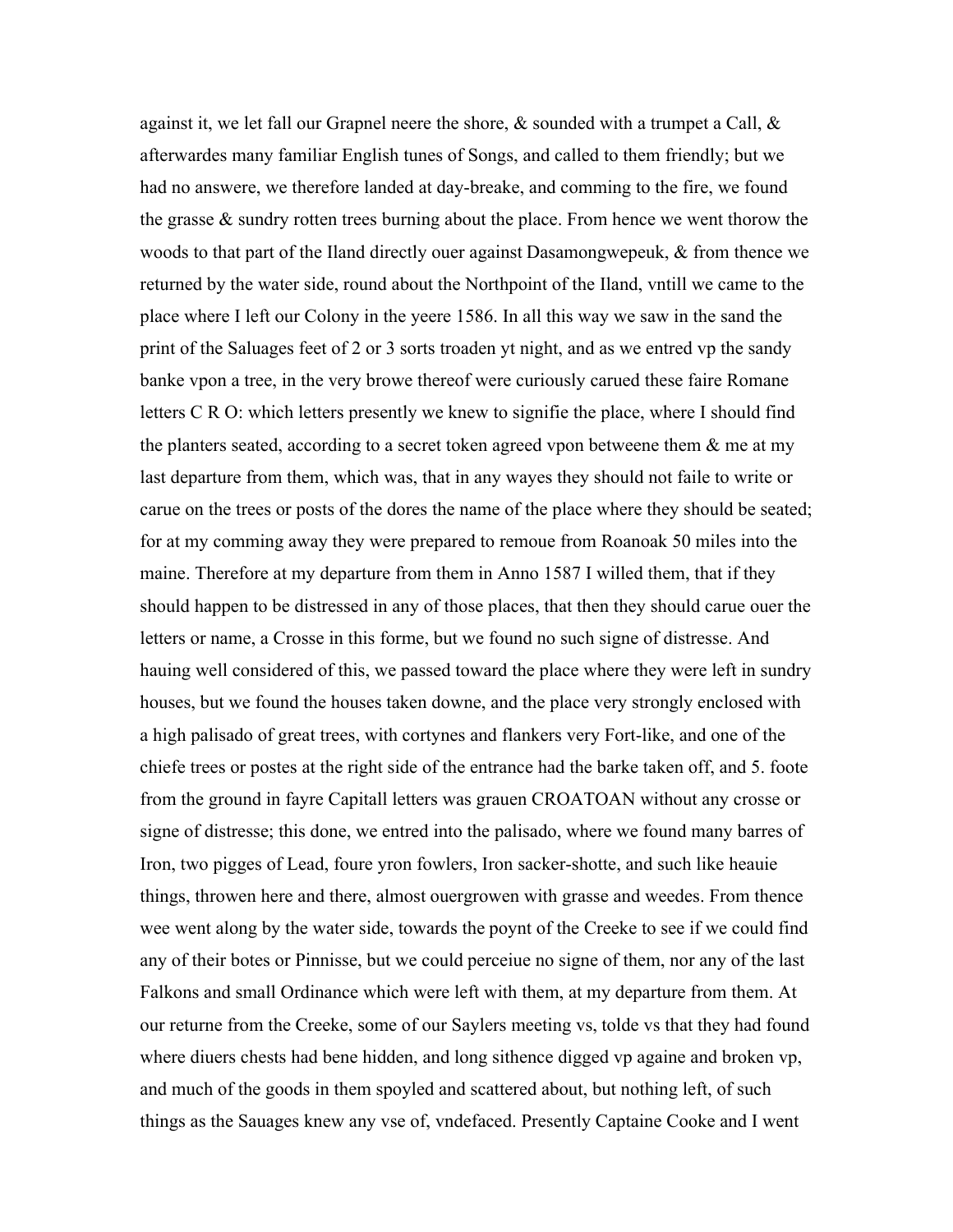to the place, which was in the ende of an olde trench, made two yeeres past by Captaine Amadas: wheere wee found fiue Chests, that had been carefully hidden of the Planters, and of the same chests three were my owne, and about the place many of my things spoyled and broken, and my bookes torne from the couers, the frames of some of my pictures and Mappes rotten and spoyled with rayne, and my armour almost eaten through with rust; this could bee no other but the deede of the Sauages our enemies at Dasamongwepeuk, who had watched the departure of our men to Croatoan; and assoone as they were departed, digged vp euery place where they suspected any thing to be buried: but although it much grieued me to see such spoyle of my goods, yet on the other side I greatly ioyed that I had safely found a certaine token of their safe being at Croatoan, which is the place where Manteo was borne, and the Sauages of the Iland our friends.

 When we had seene in this place so much as we could, we returned to our Boates, and departed from the shoare towards our Shippes, with as much speede as we could: For the weather beganne to ouercast, and very likely that a foule and stormie night would ensue. Therefore the same Euening with much danger and labour, we got our selues aboard, by which time the winde and seas were so greatly risen, that wee doubted our Cables and Anchors would scarcely holde vntill Morning; wherefore the Captaine caused the Boate to be manned with fiue lusty men, who could swimme all well, and sent them to the little Iland on the right hand of the Harbour, to bring aboard sixe of our men, who had filled our caske with fresh water: the Boate the same night returned aboard with our men, but all our Caske ready filled they left behinde, vnpossible to bee had aboard without danger of casting away both men and Boates; for this night prooued very stormie and foule.

 The next Morning it was agreed by the Captaine and my selfe, with the Master and others, to wey anchor, and goe for the place at Croatoan, where our planters were: for that then the winde was good for that place, and also to leaue that Caske with fresh water on shoare in the Iland vntill our returne. So then they brought the cable to the Capston, but when the anchor was almost apecke, the Cable broke, by meanes whereof we lost another Anchor, wherewith we droue so fast into the shoare, that wee were forced to let fall a third Anchor; which came so fast home that the Shippe was almost aground by Kenricks mounts: so that wee were forced to let slippe the Cable ende for ende. And if it had not chanced that wee had fallen into a chanell of deeper water, closer by the shoare then wee